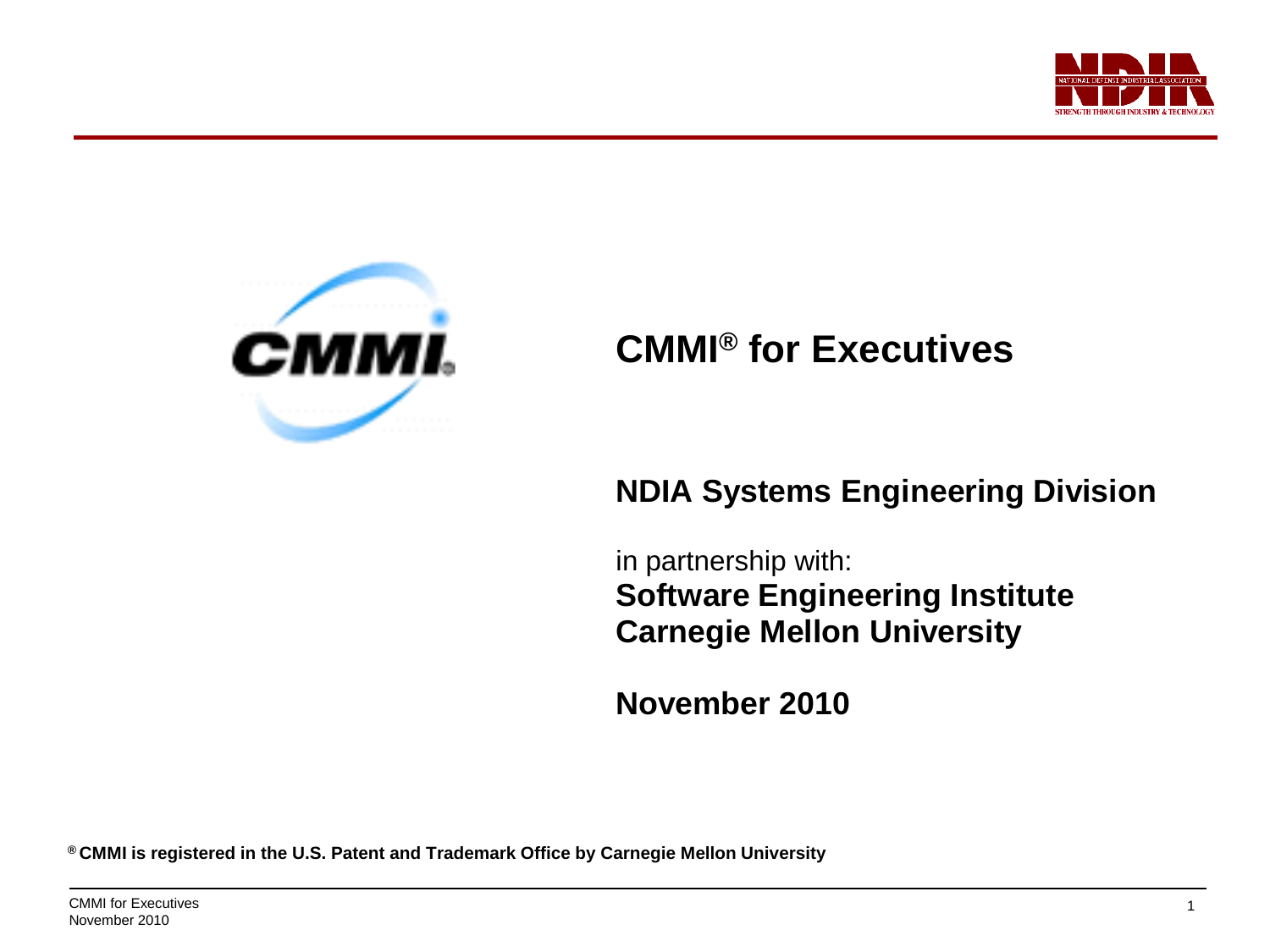

## *Do You Need CMMI?*

What Is CMMI? How Can CMMI Benefit You? Who Is Using CMMI? How Can You Get Best Value from CMMI?

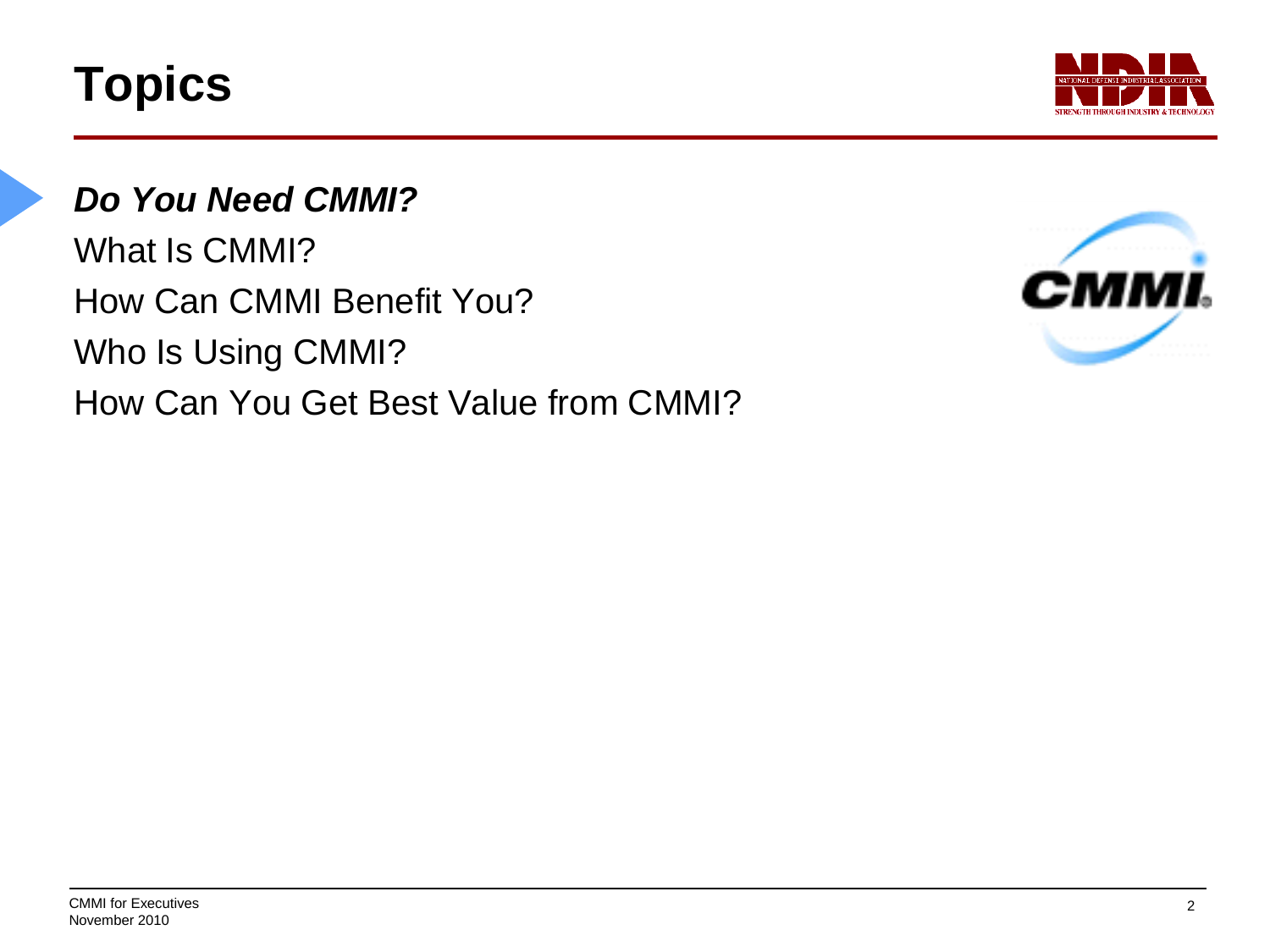

### **Recognize these symptoms?**

- **Missed commitments**
	- Late delivery
	- Last minute crunches
	- Spiraling costs

### • **Inadequate management visibility**

- Too many surprises
- **Quality problems**
	- Too much rework
	- Functions not working correctly
	- Customer complaints
- **Poor morale**
	- Crisis atmosphere
	- High turnover
	- Low productivity

# **Does the following occur?**

### • **Poor planning**

- Plans not realistic or followed
- Work is not tracked against the plan; plans are not adjusted.

## • **Baselines not controlled**

- Inconsistent requirements
- Changes not managed
- **Ineffective organizational structure**
	- Functions not well integrated
	- Designs not producible

### • **Unable to repeat successes**

– Staff skills and knowledge not available when needed

**CMMI Executive Briefing**

– Dependent on heroic individuals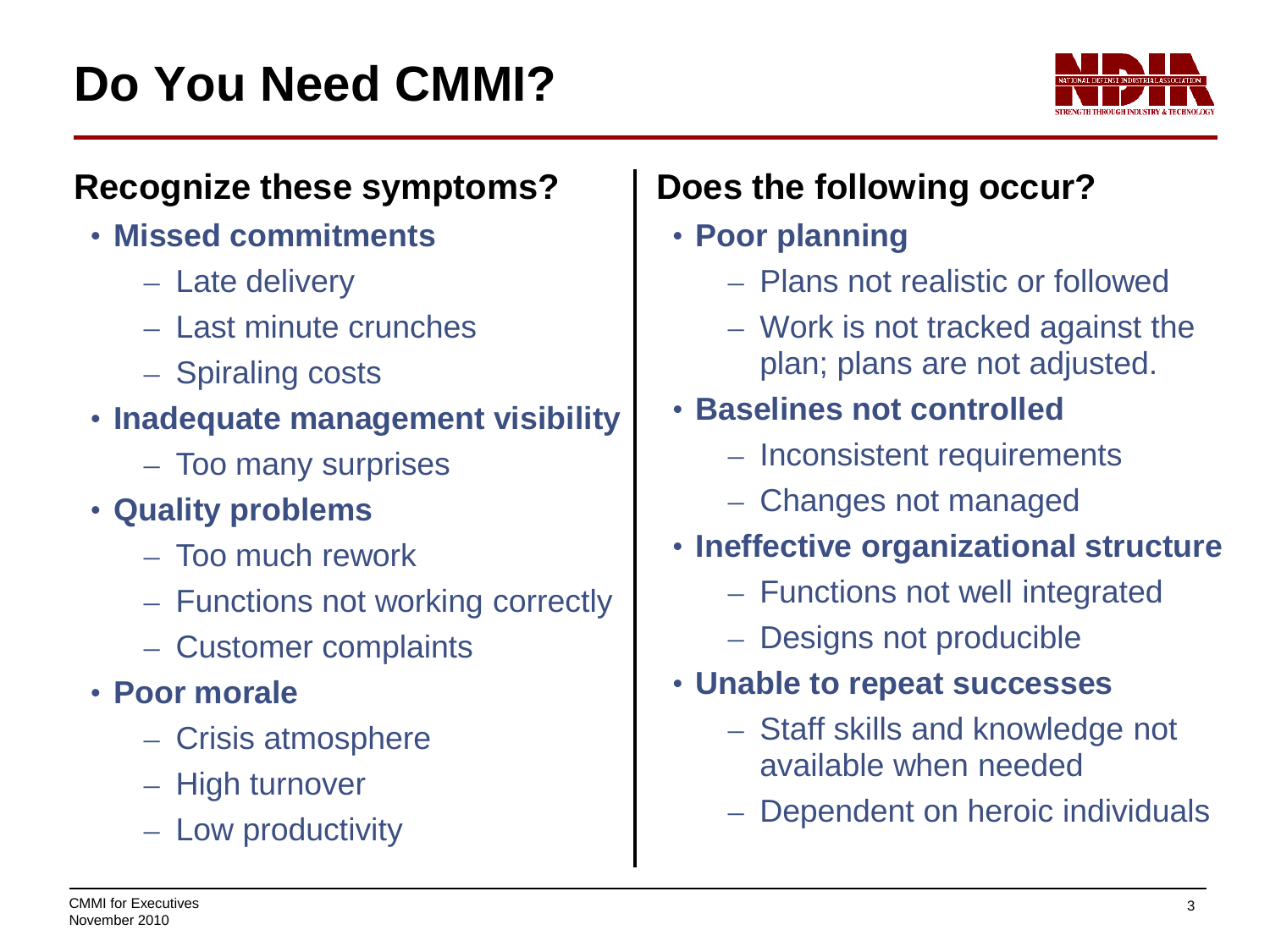

| <b>CMMI Feature</b>                                 | <b>Description and Examples</b>                                     |  |  |  |  |  |
|-----------------------------------------------------|---------------------------------------------------------------------|--|--|--|--|--|
| <b>Results Oriented</b>                             | • Industry best practices for project planning and execution        |  |  |  |  |  |
|                                                     | • Performance-driven measures for consistent outcomes               |  |  |  |  |  |
| <b>Priorities Based on</b><br><b>Business Value</b> | • Investments and maturity prioritized to align with business goals |  |  |  |  |  |
|                                                     | • Appraisals relative to model to set direction ("map and compass") |  |  |  |  |  |
| <b>Customer Focus</b>                               | • Validation of customer needs across the project life cycle        |  |  |  |  |  |
|                                                     | Manage product/service quality (verification, validation, reviews)  |  |  |  |  |  |
| <b>Proactive</b><br><b>Management</b>               | • Forward-looking measurement, monitoring, risks, corrective action |  |  |  |  |  |
|                                                     | • Management decisions based on plans, data, alternatives           |  |  |  |  |  |
| <b>Flexibility</b>                                  | • Adaptable to a variety of businesses (domain, size, products)     |  |  |  |  |  |
|                                                     | • Non-prescriptive (required, expected, informative components)     |  |  |  |  |  |
| <b>Business Process</b>                             | • Cross-functional stakeholder involvement                          |  |  |  |  |  |
| Integration                                         | • Coordinate various improvement strategies and methods             |  |  |  |  |  |
|                                                     | (Lean, Six Sigma, ISO, Agile, etc.)                                 |  |  |  |  |  |
| <b>Continuous</b>                                   | • Standardized assets tailored for project characteristics          |  |  |  |  |  |
| Learning                                            | Leverage experience and history across projects                     |  |  |  |  |  |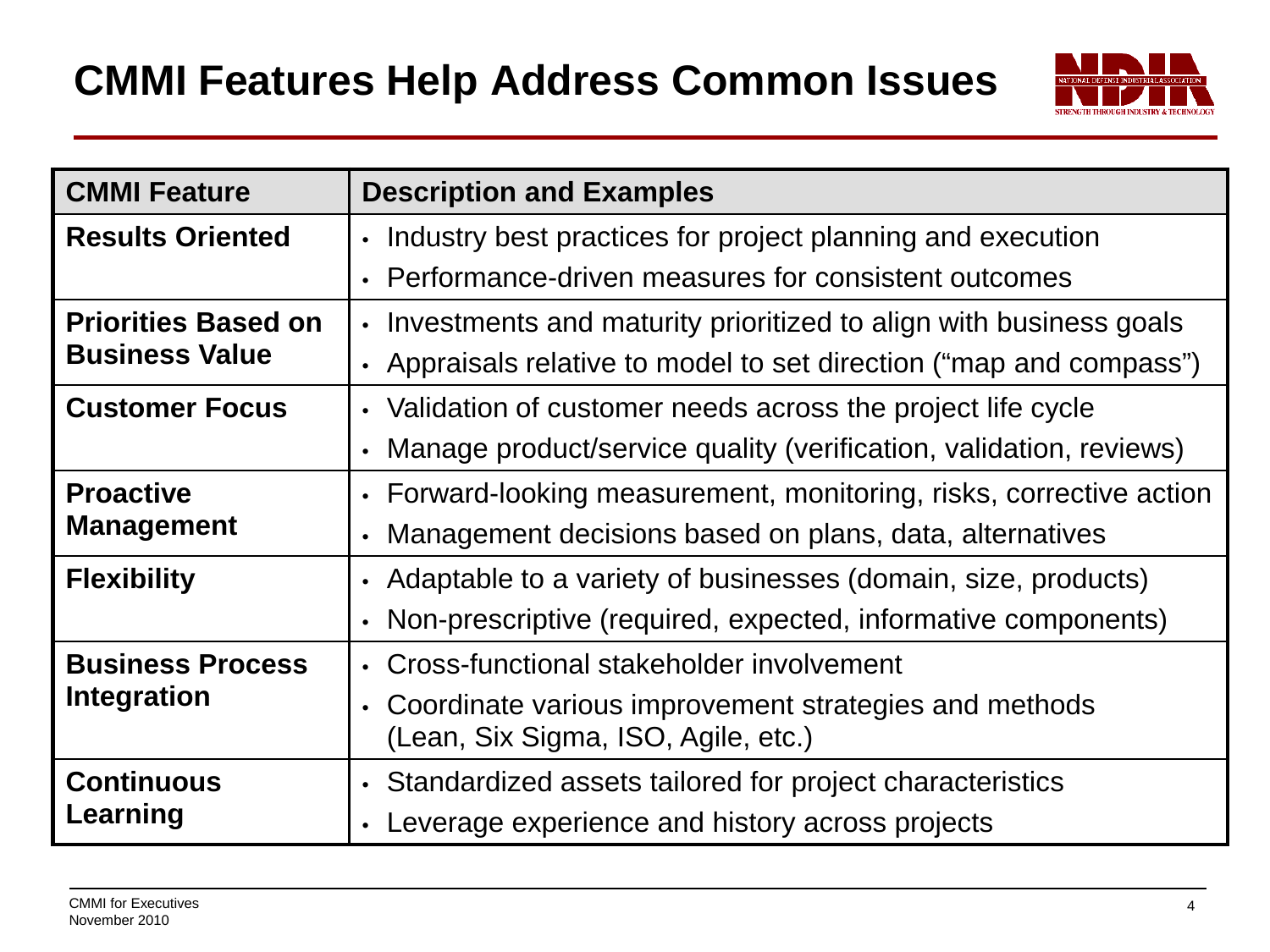

### **The quality of a system is highly influenced by the quality of the process used to acquire, develop, and maintain it.**

- A long-standing premise in manufacturing
- Good processes increase the likelihood of successful projects

### **Process can enhance the capabilities of your workforce**

- Work smarter, not just harder
- Leverage organizational experience and best practices

### **Process integrates technology with resources**

• Technology, by itself, will most likely not be used effectively

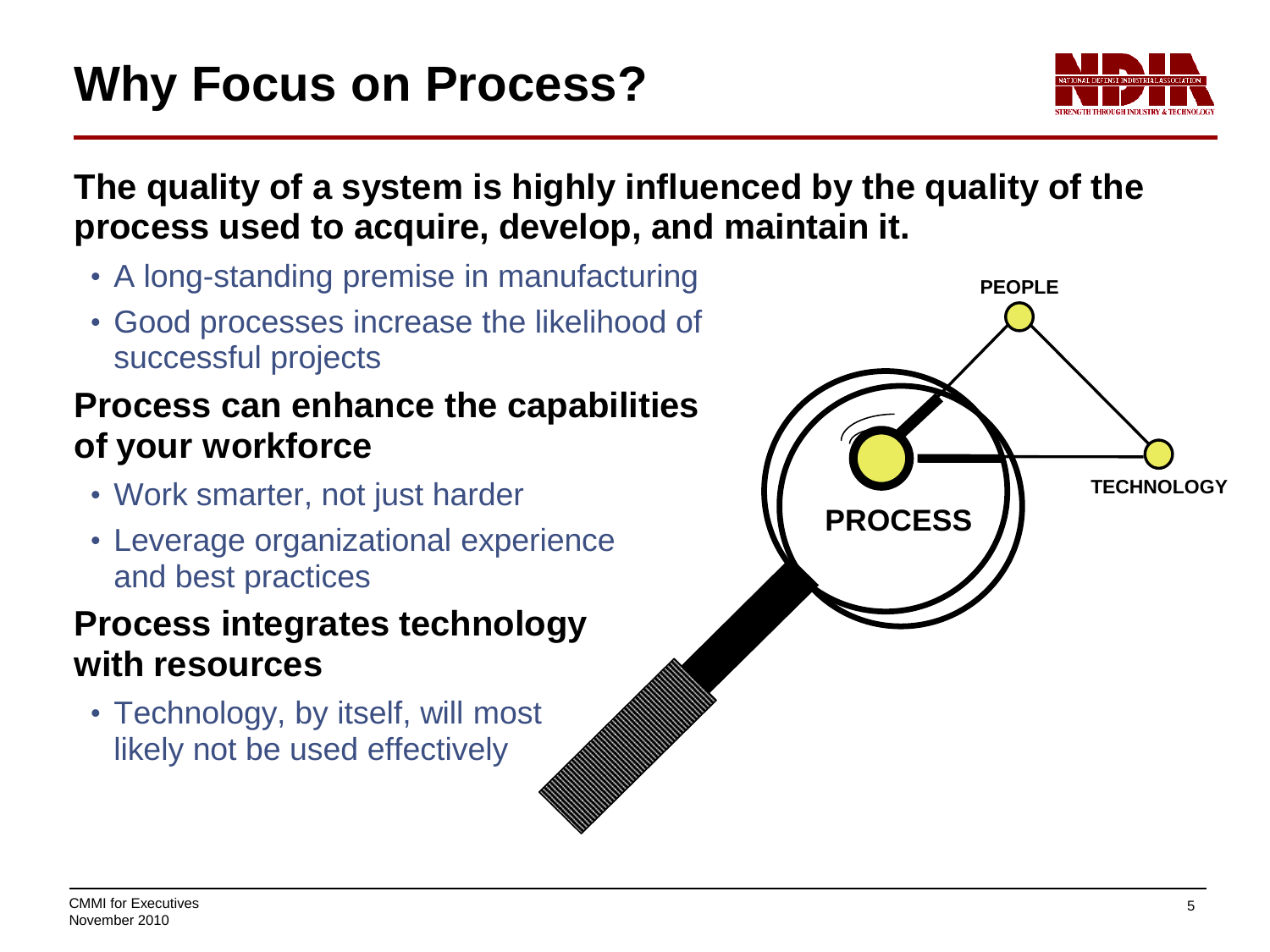

*Do You Need CMMI?* **What Is CMMI?** How Can CMMI Benefit You? Who Is Using CMMI? How Can You Get Best Value from CMMI?

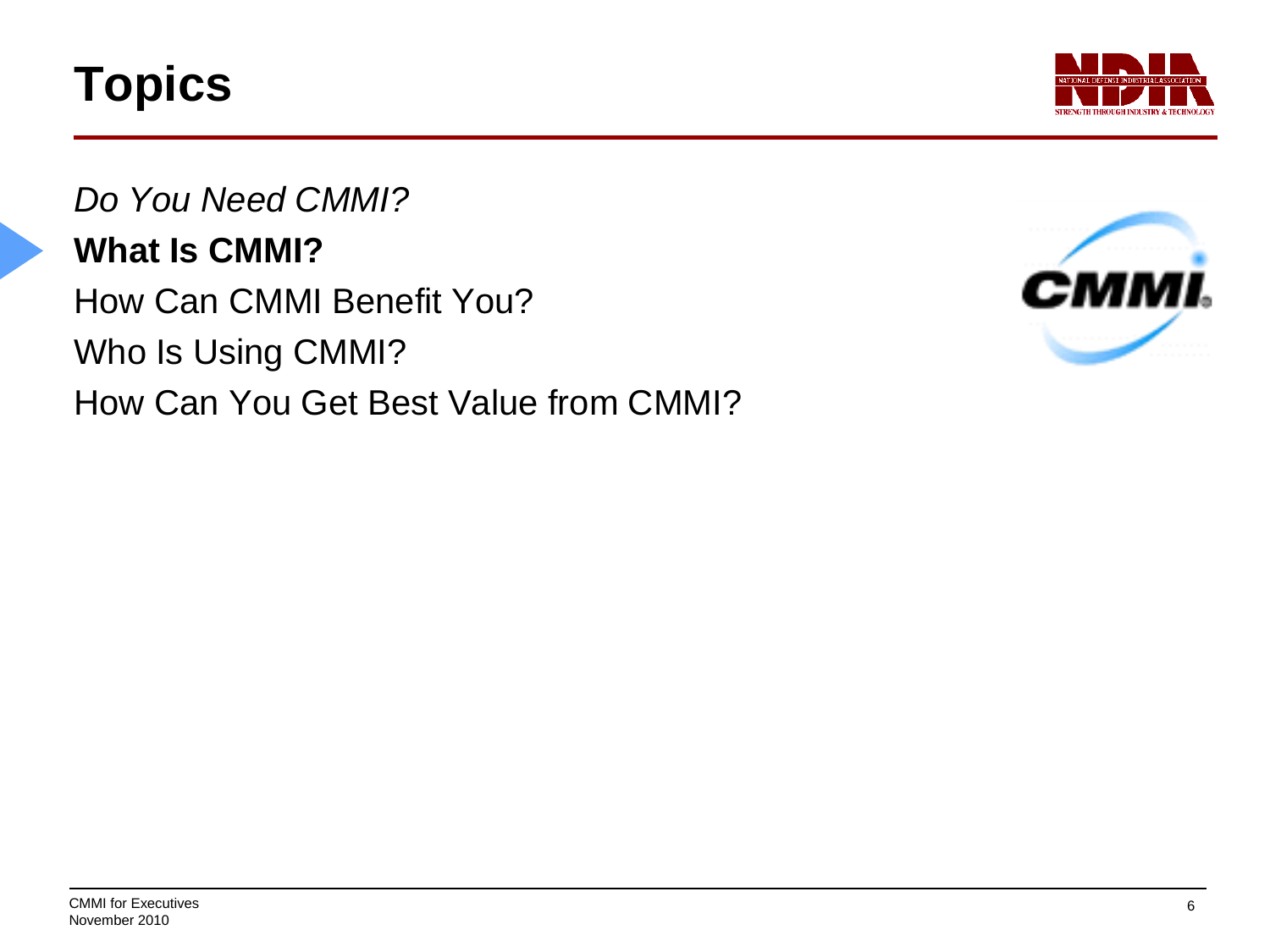# **What Is CMMI?**



**CMMI is a model representing a collection of best practices proven effective in industry**

- A framework for developing, improving, and sustaining business performance
- Provides a process focus on work activities
- Developed by industry (commercial and defense), government, academia

# **CMMI targets three primary environments:**

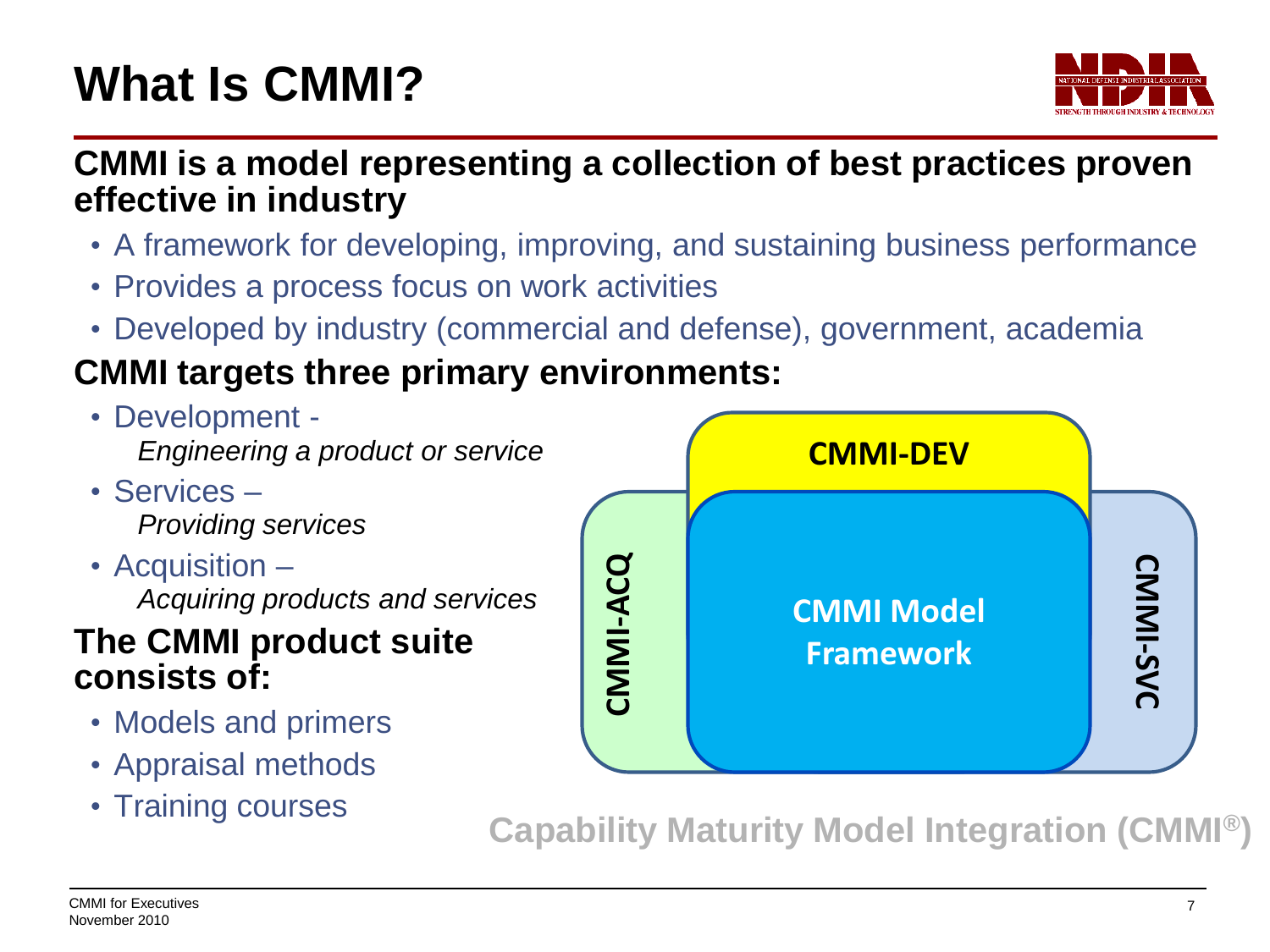# **What CMMI Can Add to Your Organization**



- Integration of business processes across functions based on industry best practices
- Visible project and organizational measures aligned with achievement of business objectives
- Commonly accepted process framework for inter-company coordination and competitor benchmarking
- Repeat project successes through standardization, tailoring, and capture of organizational process assets
- Avoid project performance issues through process discipline, proactive management, and early stakeholder engagement
- Predictable project performance, with fewer surprises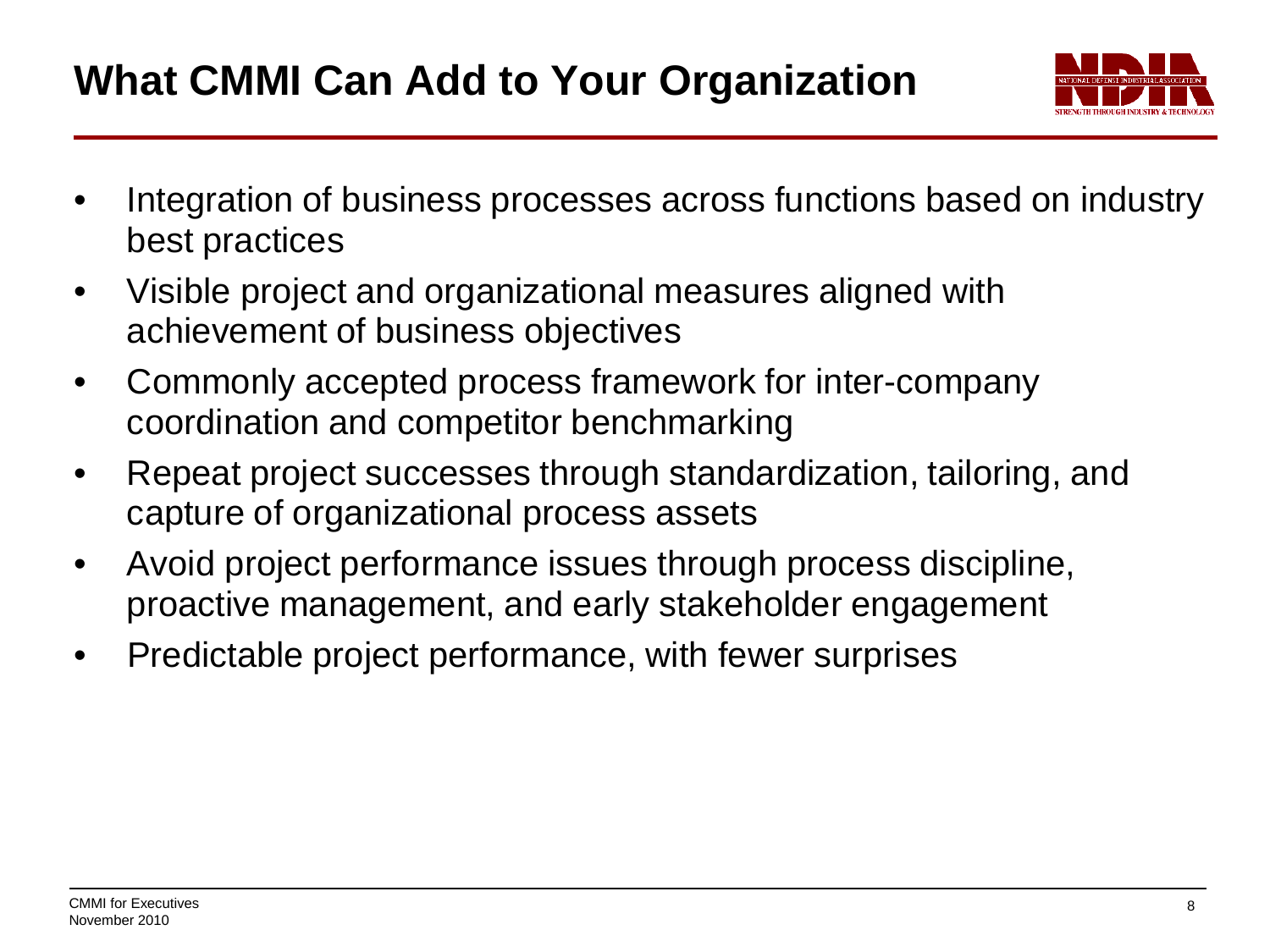

| <b>Process</b>                     | Clusters of related practices, in several categories                                    |  |  |  |  |
|------------------------------------|-----------------------------------------------------------------------------------------|--|--|--|--|
| <b>Areas</b>                       | <b>•Project Management</b> – planning, monitoring, suppliers, risk,                     |  |  |  |  |
|                                    | •Support – CM, QA, measurement, decision analysis,                                      |  |  |  |  |
|                                    | <b>•Process Management</b> – organizational processes, training,                        |  |  |  |  |
|                                    | <b>.Engineering</b> – requirements, development, integration,                           |  |  |  |  |
|                                    | •Services – development, delivery, transition,                                          |  |  |  |  |
|                                    | •Acquisition – requirements, solicitation, agreements,                                  |  |  |  |  |
| <b>Generic</b>                     | Enable process management, deployment and improvement                                   |  |  |  |  |
| <b>Practices</b>                   | . Plans, monitoring, CM, stakeholders, objective evaluation,                            |  |  |  |  |
| <b>Goals</b>                       | Describes characteristics for implemented processes                                     |  |  |  |  |
| <b>Capability</b><br><b>Levels</b> | Achievement of process improvement within an individual<br>process area                 |  |  |  |  |
| <b>Maturity</b><br><b>Levels</b>   | Achievement of process improvement across a predefined set<br>of process areas (stages) |  |  |  |  |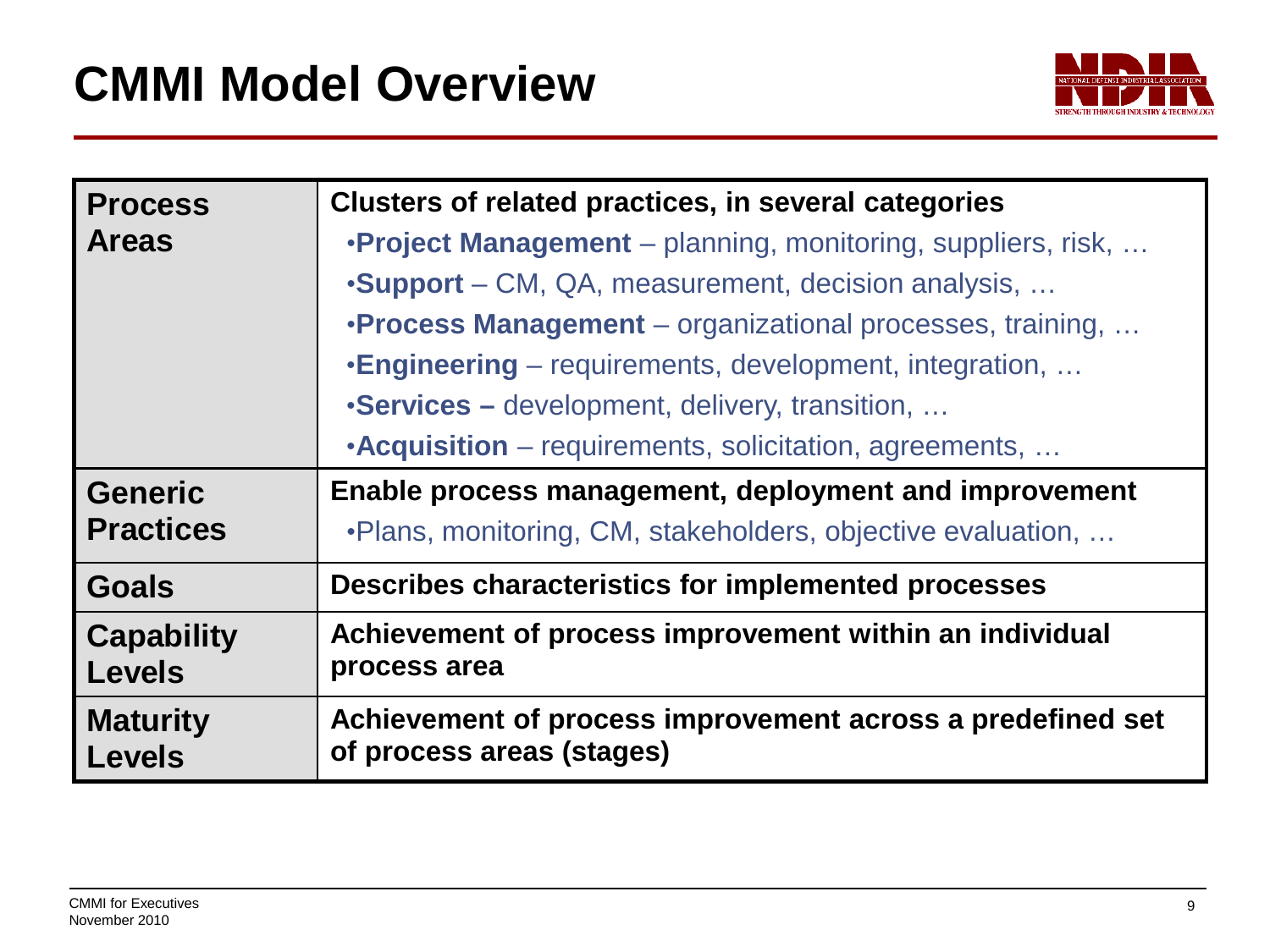# **CMMI Appraisals**

Appraisals compare organization and project processes against CMMI models to determine improvement priorities Senior management's role in appraisals:

- Provide sponsorship and resources
- Set appraisal scope and objectives
- Ensure follow-through on appraisal findings and prioritized improvement actions

CMMI provides a family of appraisal methods, with varying intent, confidence levels, data collection, resources needed

- Flexible focus: approach, deployment, institutionalization
- Rigorous benchmark rating method (for maturity levels)
- "Quick look" diagnosis of process weaknesses

Licensed SEI partners deliver SCAMPISM appraisal services

• <http://www.sei.cmu.edu/partners/directory/>

Note that for internal process improvement, companydeveloped and other methods can be effective





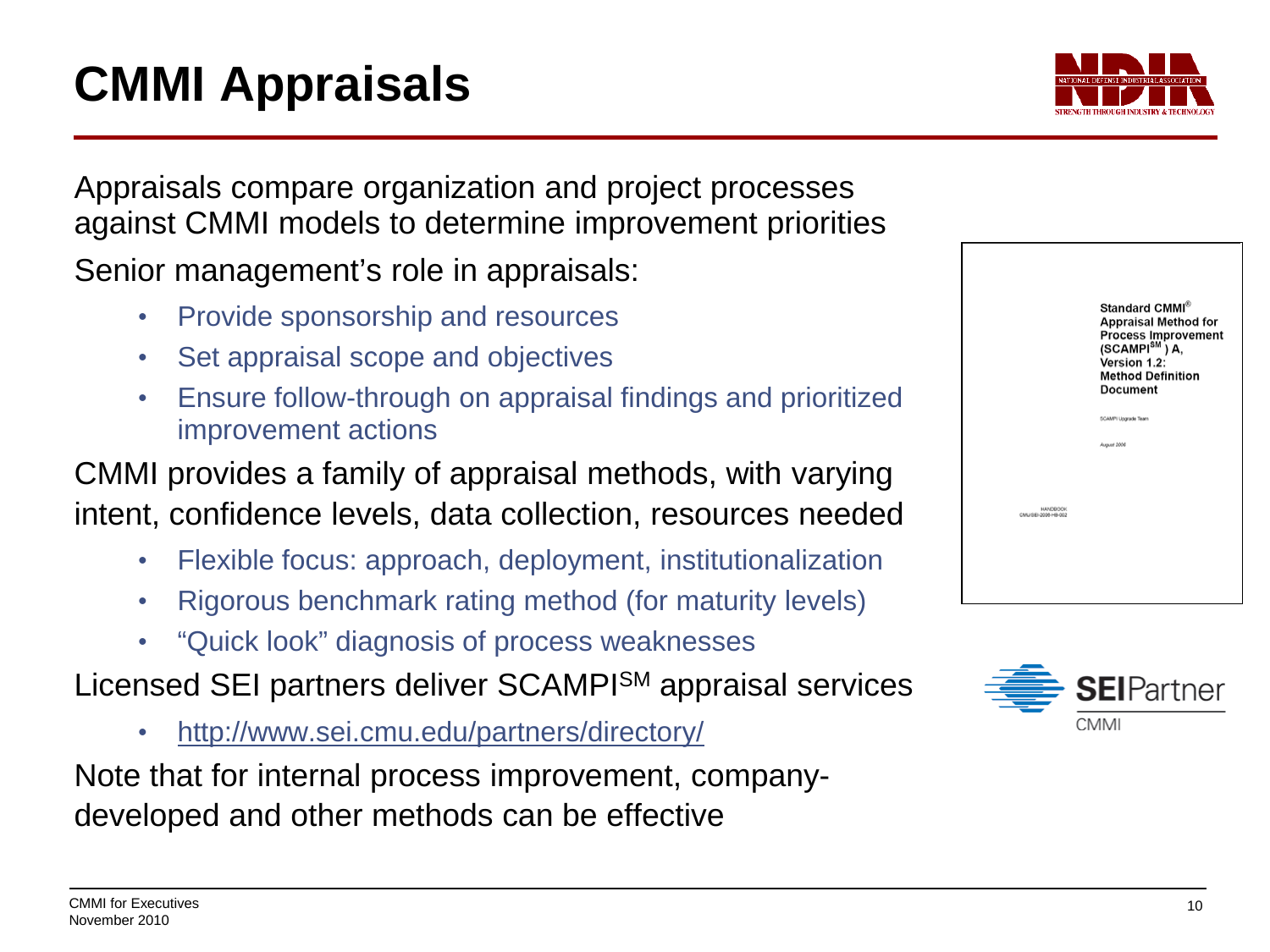

*Do You Need CMMI?* What Is CMMI? **How Can CMMI Benefit You?**

Who Is Using CMMI? How Can You Get Best Value from CMMI?

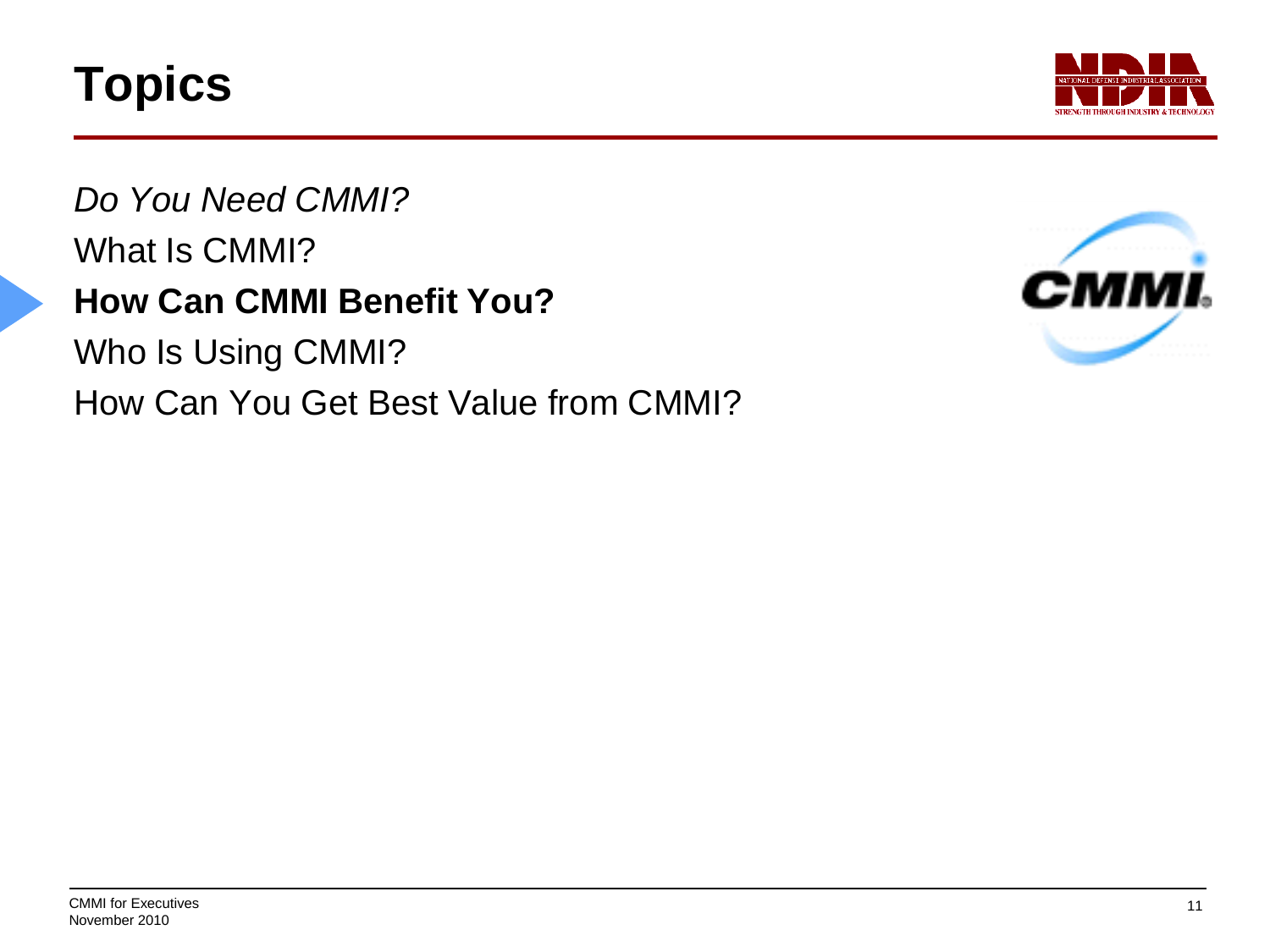# **Reasons You Should Adopt CMMI**



#### **1. Increase customer satisfaction**

- Deliver products and services that satisfy user needs
- Deliver products and services on time and within budget
- **2. Increase probability of capturing new and repeat business**
	- Improved ability to meet commitments
	- Reduces customer-perceived risk of award to your organization
	- Can be a discriminator relative to your competition
- **3. Increase profit through improved quality and less rework**
	- Better predict actual costs through repeatable processes
	- Better visibility into projects due to established measures and analysis techniques
	- Significantly reduce the probability of problem programs
	- Reduce costs by capitalizing on organizational infrastructure, processes, training, tools and early/often stakeholder involvement

#### **4. Increase productivity**

- More efficiency through implementation of common processes, tools and training
- Improved productivity by implementing process improvement that are directly aligned key organizational goals and objectives.
- Higher employee morale and less turnover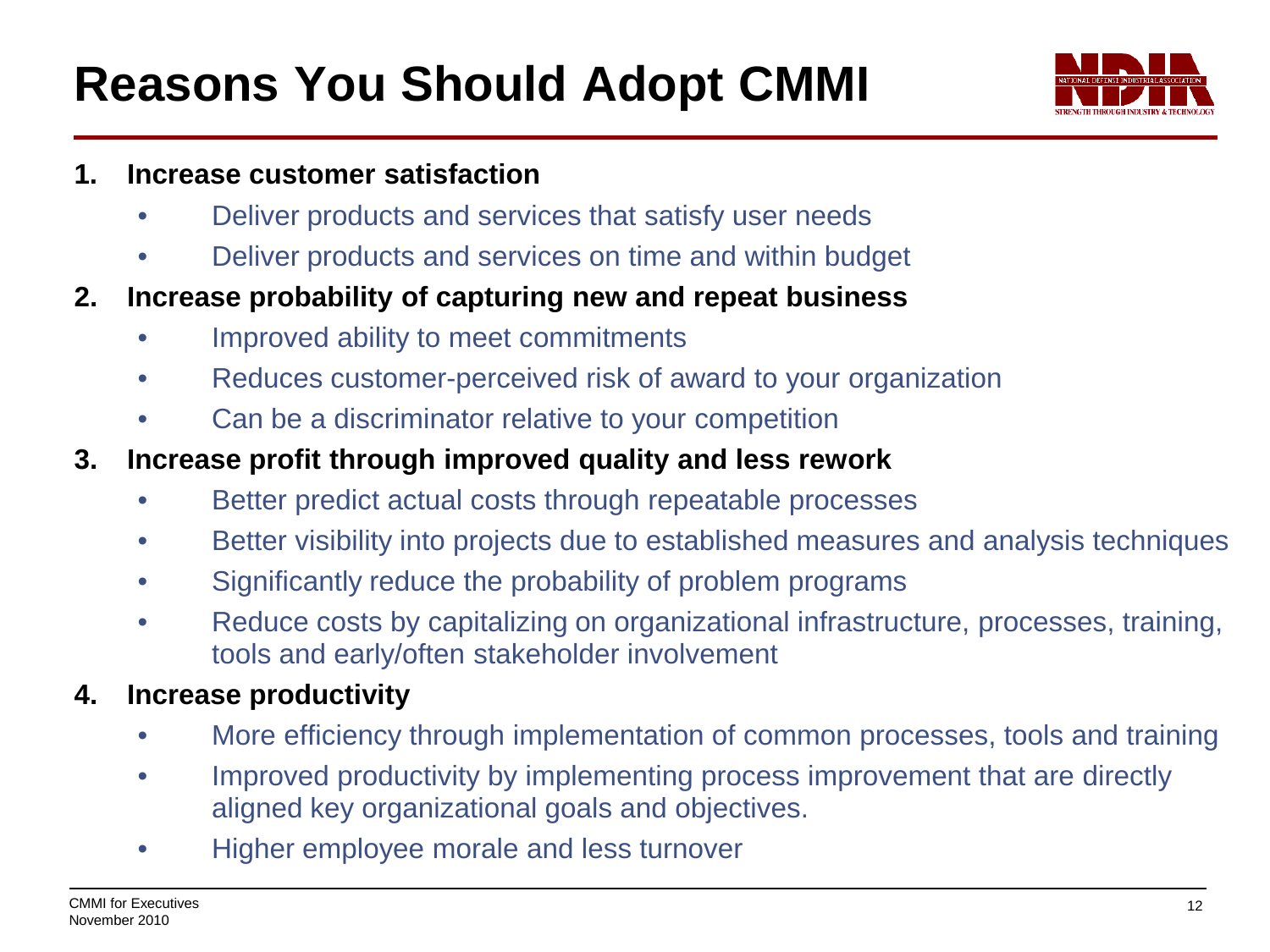

#### **Many companies cite performance benefits from CMMI**

• Published in conferences, articles, papers, studies, surveys, reports

#### **SEI collects quantitative measures of CMMI performance improvement**

- Technical reports, including:
	- "Performance Results of CMMI-Based Process Improvement" ([http://www.sei.cmu.edu/pub/docume](http://www.sei.cmu.edu/pub/documents/06.reports/pdf/06tr004.pdf) [nts/06.reports/pdf/06tr004.pdf](http://www.sei.cmu.edu/pub/documents/06.reports/pdf/06tr004.pdf))

| <b>Performance</b><br><b>Category</b>               | <b>Median</b><br><b>Improvement</b> |  |  |
|-----------------------------------------------------|-------------------------------------|--|--|
| Cost                                                | 34%                                 |  |  |
| <b>Schedule</b>                                     | 50%                                 |  |  |
| <b>Productivity</b>                                 | 61%                                 |  |  |
| Quality                                             | 48%                                 |  |  |
| <b>Customer</b><br><b>Satisfaction</b>              | 14%                                 |  |  |
| <b>ROI</b>                                          | 4.0:1                               |  |  |
| CMU/SEI-2006-TR-004.<br>Data from 35 organizations. |                                     |  |  |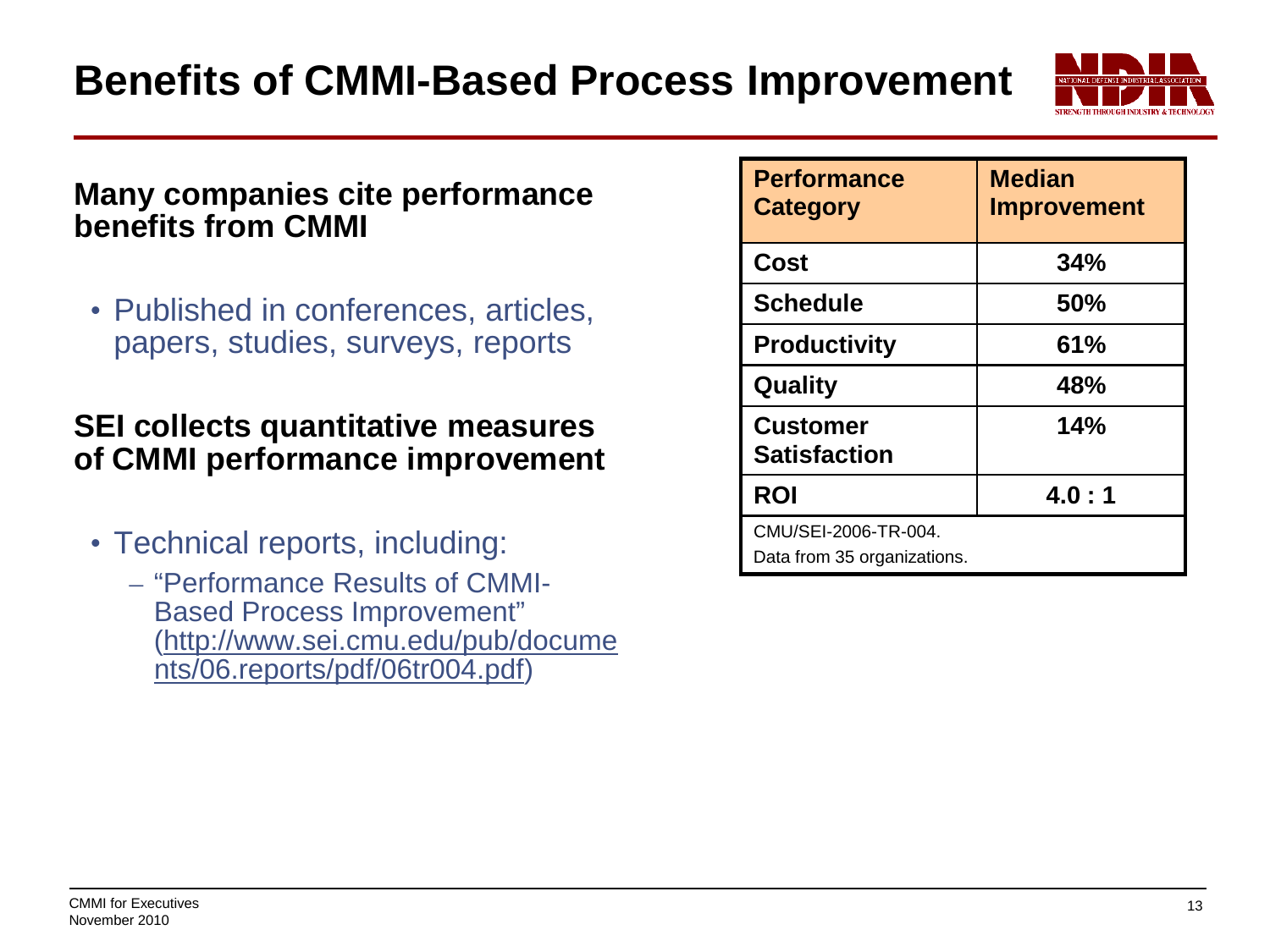# **Industry Benefits from CMMI**





| <b>Example measures reported by NDIA member companies:</b> |                                                                                                                                                                      |  |  |  |  |  |
|------------------------------------------------------------|----------------------------------------------------------------------------------------------------------------------------------------------------------------------|--|--|--|--|--|
| Defect repair effort                                       | •Defect repair hours: -58% (ML3 to ML5)<br>•Defect cost savings: -105 hrs per defect<br>$\bullet$ 8T hrs/defect: -24%<br>•Hours/KLOC: -22% (ML3 to ML5)              |  |  |  |  |  |
| Defect density                                             | •62% fewer high-severity defects (ML5)<br>•Defect phase containment: +240% (ML5)<br>•>85% defects removed prior to sys test<br>•Acceptance test: < 0.15 defects/KLOC |  |  |  |  |  |
| Development cost                                           | •SW development cost: -28% (ML3 to ML5)<br>•Potential project savings: \$1.9M-\$2.3M                                                                                 |  |  |  |  |  |
| Productivity                                               | •Productivity gain: +42% (ML5, 9 yrs)                                                                                                                                |  |  |  |  |  |
| Cost/schedule                                              | •Over 6X less likely cost/schedule impact                                                                                                                            |  |  |  |  |  |

**CMMI Executive Briefing**

The new data presented in this report demonstrates that effective implementation of good practices aided by use of CMMI can improve cost, schedule, and quality performance.

Benefits of CMMI in the Defense Industry, Software Engineering Institute, May 2010[.](http://www.sei.cmu.edu/library/abstracts/presentations/CMMI-Benefits-to-Defense-Industry.cfm) **<http://www.sei.cmu.edu/library/abstracts/presentations/CMMI-Benefits-to-Defense-Industry.cfm>**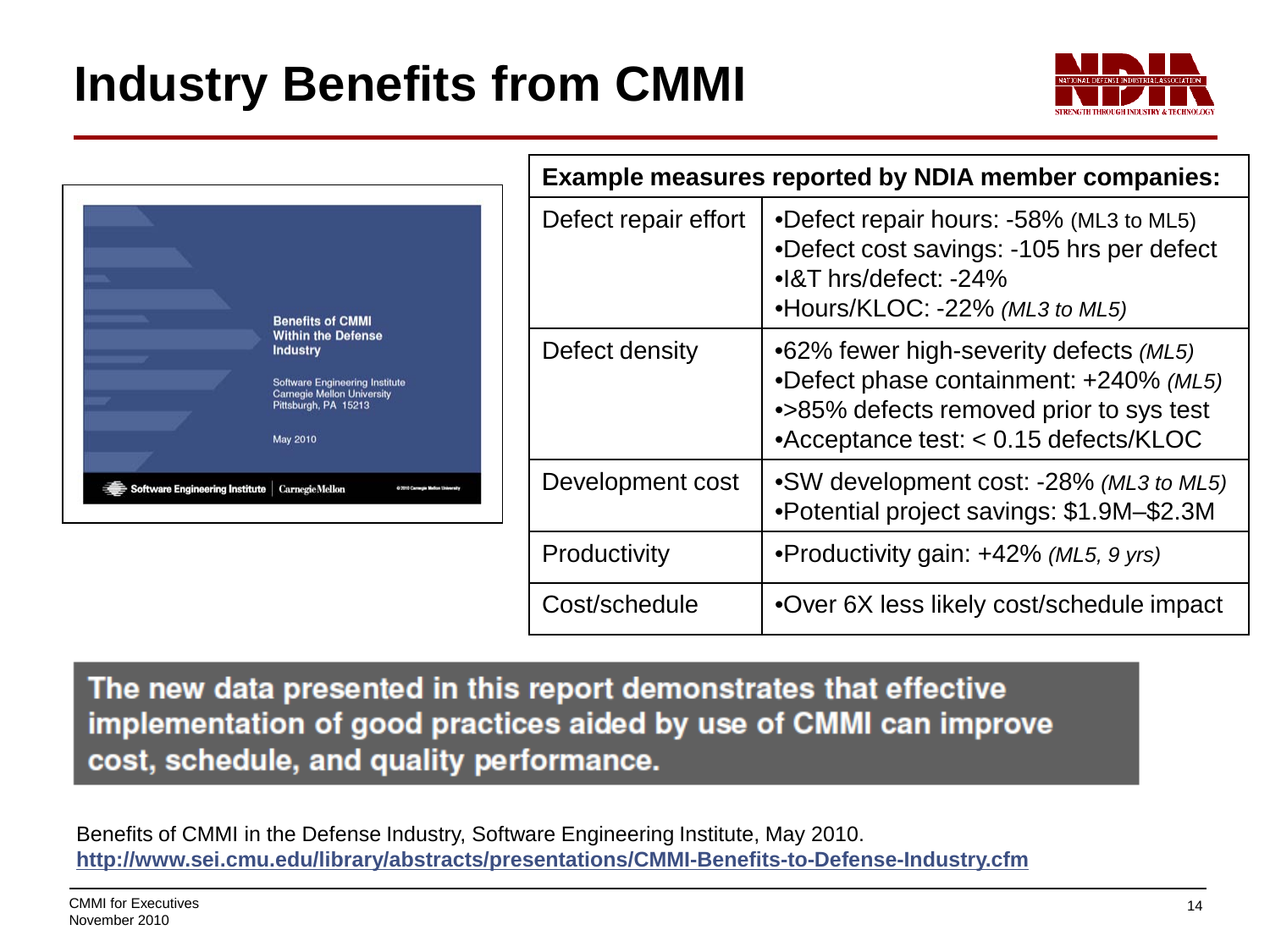

*Do You Need CMMI?* What Is CMMI? How Can CMMI Benefit You? **Who Is Using CMMI?** How Can You Get Best Value from CMMI?

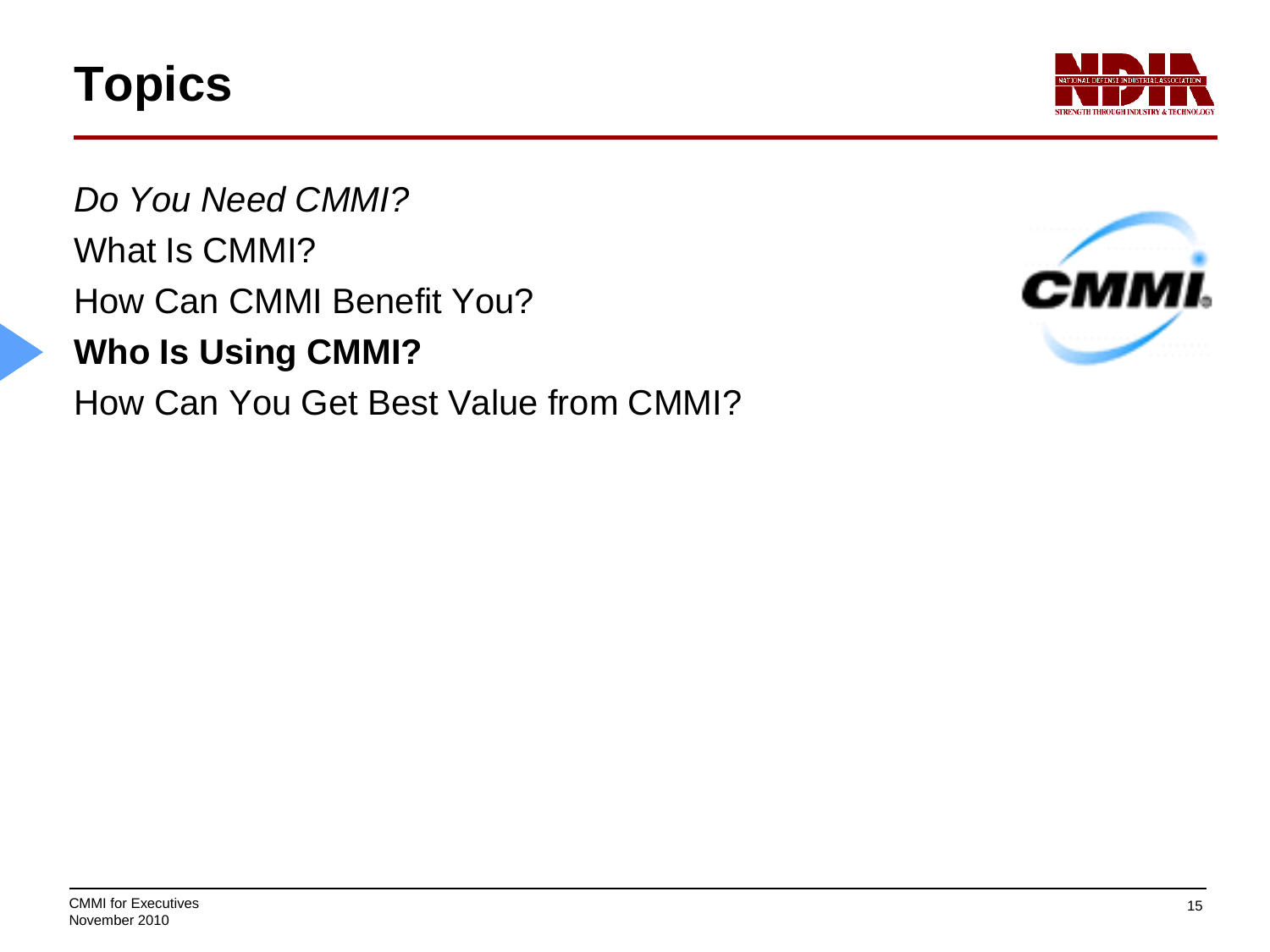# **CMMI Adoption**



| <b>CMMI</b><br><b>appraisals</b><br>are conducted<br>worldwide                                               | <b>USA</b>                                                                                                                      | <b>Non-USA</b>                   |                                      | in small<br>and large<br>organizations<br>and projects                                                                                   | >200.<br>22.4%<br>101-200,<br>17.3%<br>< 100, |                                                               | >2000, 1.6%<br>1001-2000.3.3%<br>501-1000, 5.0%<br>301-500, 6.1%<br>201-300, 7.3%<br>101-200, 17.3%<br>76-100, 8.3%<br>51-75, 12.6% |
|--------------------------------------------------------------------------------------------------------------|---------------------------------------------------------------------------------------------------------------------------------|----------------------------------|--------------------------------------|------------------------------------------------------------------------------------------------------------------------------------------|-----------------------------------------------|---------------------------------------------------------------|-------------------------------------------------------------------------------------------------------------------------------------|
| <b>Commercial In-House</b><br><b>Contractor for Military/Government</b><br><b>Military/Government Agency</b> | $\%$<br>Qty<br>35.2%<br>425<br>651<br>54.0%<br>130<br>10.8%<br>1206<br>100.0%                                                   | Qty<br>3354<br>223<br>76<br>3653 | %<br>91.8%<br>6.1%<br>2.1%<br>100.0% |                                                                                                                                          | 60.2%                                         | <b>Organization Size (Employees)</b>                          | 26-50, 22.0%<br>$<$ 25, 17.3%                                                                                                       |
| in a wide range of businesses<br><b>Services (72.1%)</b><br><b>Business Services</b><br>Engineering and      | <b>Manufacturing (15.7%)</b><br><b>Electronic and Electric Equipt</b><br><b>Transportation Equipment</b>                        |                                  |                                      | at all levels of process maturity                                                                                                        | <b>Commercial</b><br>In-House                 | (4863 organizations reporting)<br>Contractor<br>for Military/ | Military/<br>Government                                                                                                             |
| <b>Management Services</b><br><b>Health Services</b><br><b>Other Services</b>                                | <b>Instruments &amp; Related Products</b><br><b>Industrial Machinery</b><br><b>Other Mfg Industries</b><br><b>Other (12.2%)</b> |                                  |                                      | No Rating Given<br>Initial (ML1)<br>Managed (ML2)<br>Defined (ML3)<br><b>Quantitatively Managed (ML4)</b>                                | 5.3%<br>0.6%<br>25.8%<br>58.1%<br>2.9%        | Government<br>8.0%<br>1.4%<br>31.5%<br>49.3%<br>1.0%          | <b>Agency</b><br>22.3%<br>1.0%<br>45.6%<br>26.7%<br>1.5%                                                                            |
| Based on primary Standard Industrial Classification (SIC) codes reported in<br><b>CMMI-based appraisals.</b> | Finance, Insurance, Real Estate<br><b>Public Administration/Defense</b><br>Transportation, Communication,<br><b>Utilities</b>   |                                  |                                      | <b>Optimizing (ML5)</b><br>Source: SEI Process Maturity Profile, Sept 2010.<br>http://www.sei.cmu.edu/cmmi/casestudies/profiles/cmmi.cfm | 7.2%<br>(3779 orgs)                           | 8.9%<br>(874 orgs)                                            | 2.9%<br>(206 orgs)                                                                                                                  |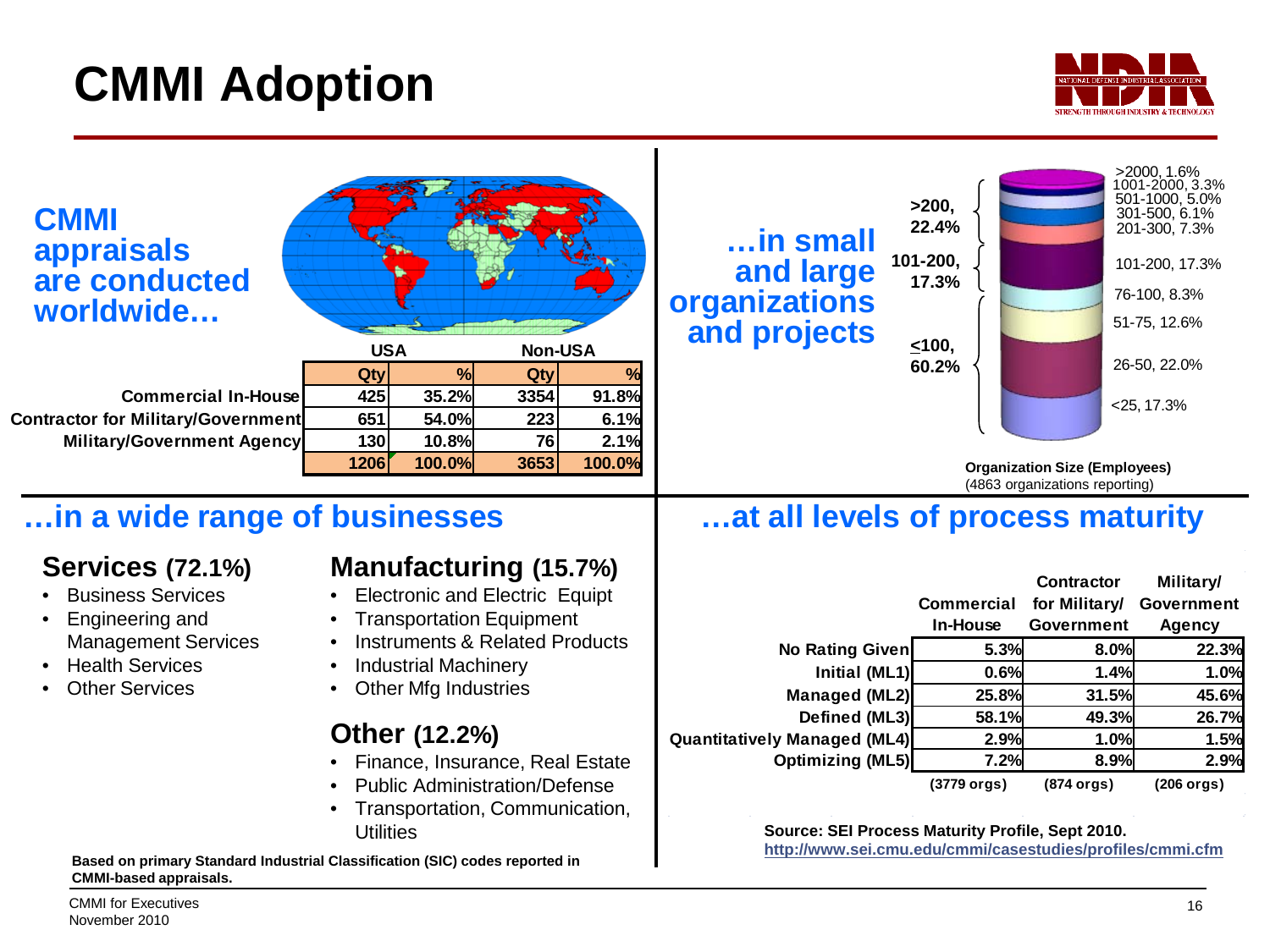

*Do You Need CMMI?* What Is CMMI? How Can CMMI Benefit You? Who Is Using CMMI? **How Can You Get Best Value from CMMI?**

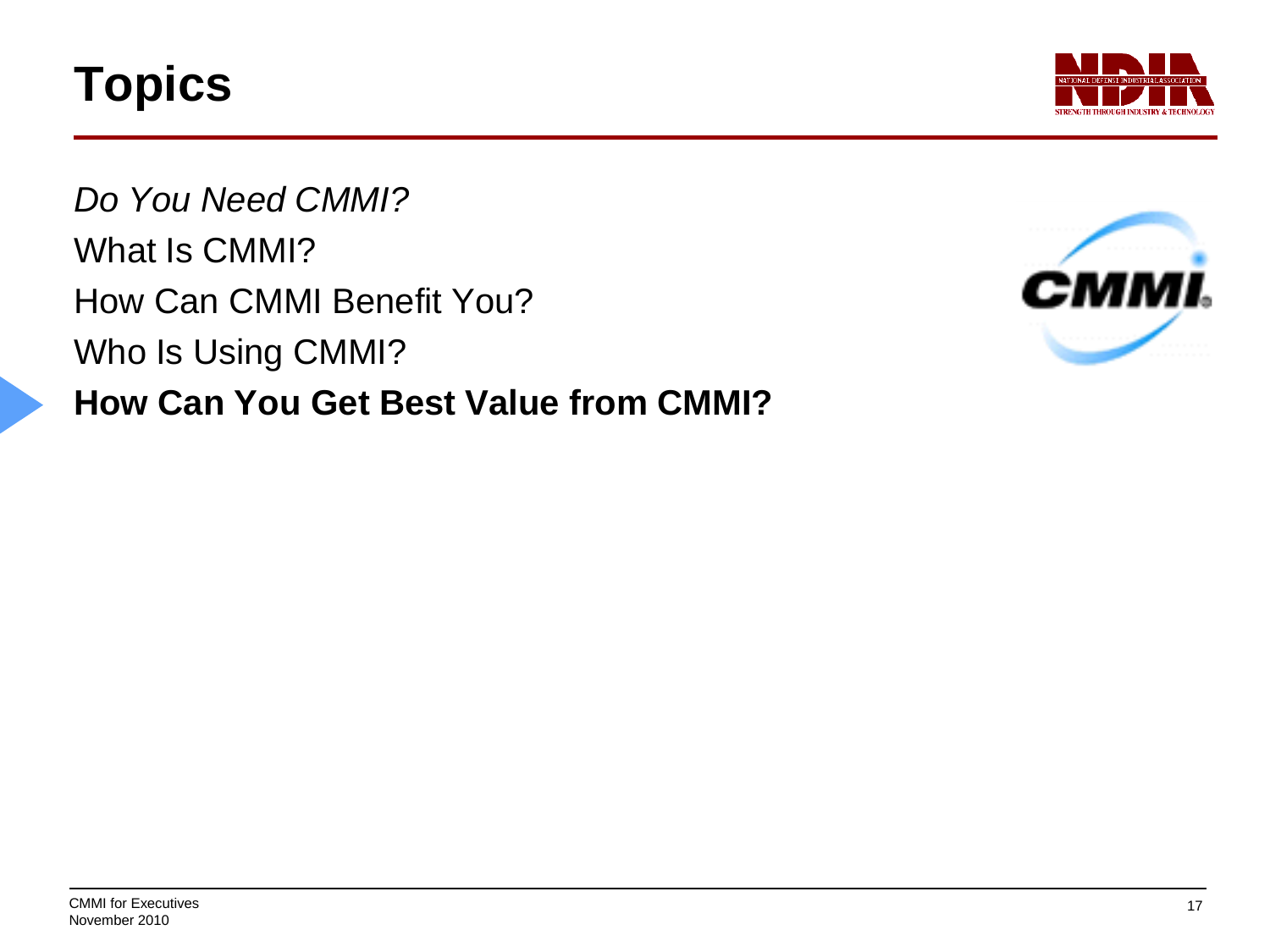

## **Set the vision and direction for CMMI-based improvement**

- Establish measurable objectives
- Be a visible sponsor set expectations for involvement
- Manage process improvement like a project

## **Provide resources and support**

- Funding, staffing, tools
- Choose the best people to lead respected opinion leaders

# **Keep it real**

- Maintain relentless focus on business value and program performance
- Involve projects and practitioners for the best ideas
- Hold people accountable
- Track and communicate progress
- Recognize and reward achievement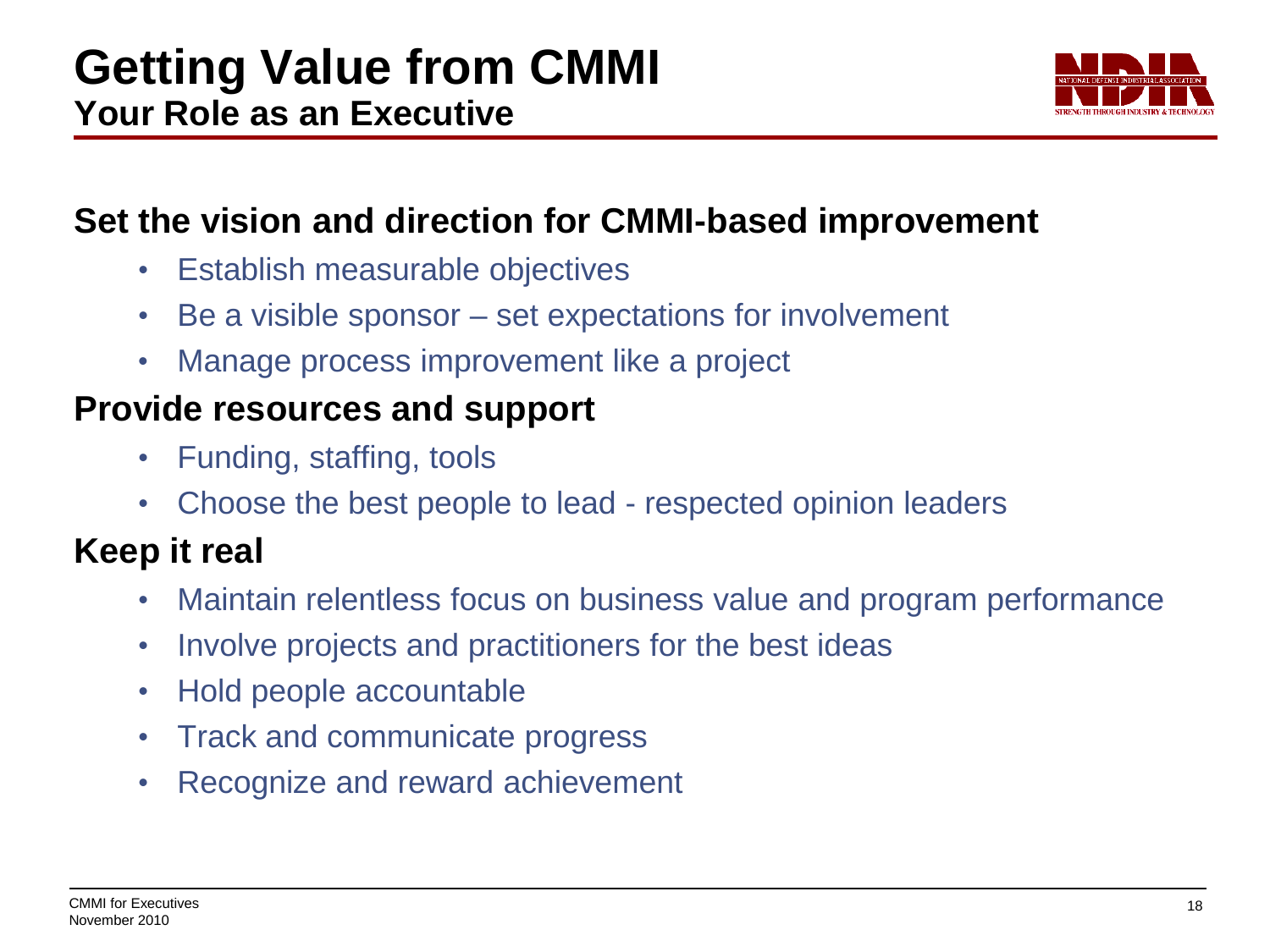

**Summary of NDIA industry position statements for obtaining best value from CMMI investments\*:**

- **1. Good processes** increase the likelihood of achieving successful project performance
- **2. CMMI is a model, not a standard** adapt CMMI to your business environment, resources, and objectives
- **3. Focus on business improvement objectives** a primary emphasis on achieving levels may not achieve significant benefits and may increase rather than decrease costs
- **4. High maturity is a business case** justify the investment; many organizations find business value in improving processes even at lower CMMI maturity levels
- **5. Maturity level ratings are not alone a predictor of project performance** many other factors can be significant contributors
- **6. Don't specify maturity levels in acquisitions** use CMMI to probe supplier capability and process execution risks
- **7. Greatest benefits of appraisals are from improvements, not evidence or ratings -** disproportionate effort on appraisal preparation risk can diminish business returns

"The Effective Use of CMMI®", NDIA Systems Engineering Division, June 2009. [http://www.ndia.org/Divisions/Divisions/SystemsEngineering/Pages/CMMI\\_Working\\_Group.aspx](http://www.ndia.org/Divisions/Divisions/SystemsEngineering/Pages/CMMI_Working_Group.aspx)